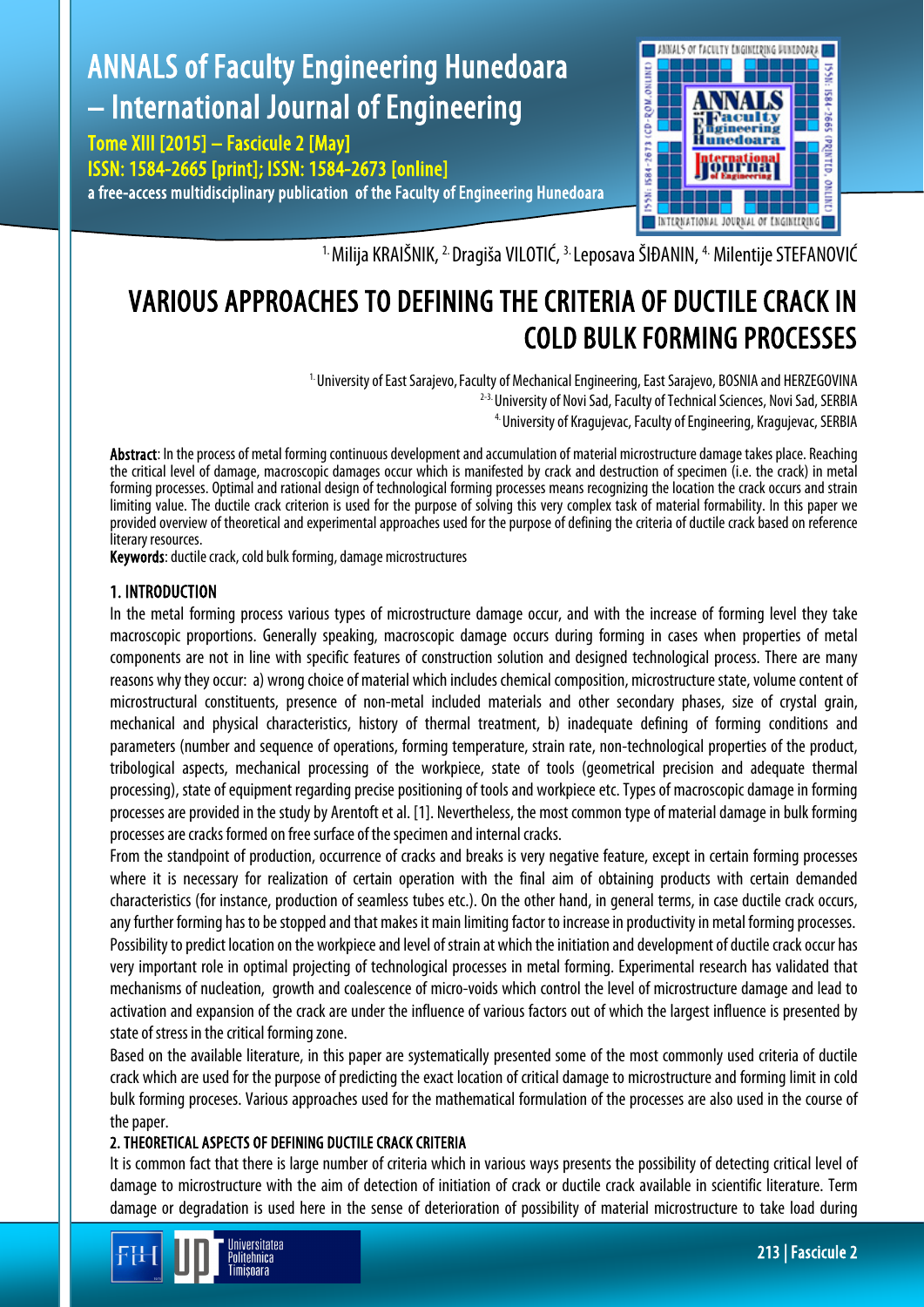forming process. Ductile crack criteria have the purpose to describe material damage that occurs on macroscopic level using experimental data or through mathematical and physical models. Their basic aim is to predict the location of occurrence of the crack and critical value of forming level during specific forming phase. In the meanwhile, it is necessary to define the parameter which describes the intensity of damage and which reaches its maximum value in the moment the crack occurs.

Nevertheless, it is clear that critical value of damage which can be defined as total accumulated damage to microstructure until the moment the unwanted forming occurs at the critical location of the metal component varies depending on the forming process applied, the forming conditions and material used. In the literature there are no available suggestions for critical values of damage for the specific material nor the conditions to be fulfilled while using certain criteria. Difficulties also occur while trying to establish general values of limit strains for the tested material because nucleation of micro-voids (the start point of crack forming) and their growth predominantly depend on generated stress state and history of stress state indicators.

It is generally accepted that while defining the ductile crack criteria we have to take into consideration the following [2]:

- » Strain path (history of stress state indicators) because currently generated stress state is not sufficient to characterize the level of material's level of microstructure damage,
- $\mu$  Hydrostatic stress, considering the fact that material formability is very sensitive to variations of  $\sigma_{\mu}$

» Adequate ratio of  $\sigma_{H}/\sigma_{e}$  making plasticity and level of damage to microstructure easier to be more comprehensively described. In the general case, function of damage to material microstructure  $D_{\theta}$  can be described in the implicit form [2-4]:

$$
D_{th} = \int_{0}^{\varphi_{e}^{g}} \int_{0}^{\tau} \sigma_{H}(t), \sigma_{e}(t), \varphi(t), \varphi(t), \ldots \bigg) d\varphi_{e} \rangle D_{th, cr}.
$$
 (1)

where:  $\sigma_H$  – is hydrostatic stress,  $\sigma_e$  – is effective stress,  $\varphi$  – is logarithm strain,  $\dot{\varphi}$  - is strain rate,  $\varphi_e$  – is limi value of effective strain,  $D_{th, \alpha}$  –is critical value of material microstructure damage.

According to equation (1), the crack in the material starts to develop when calculated value of damage  $D_{th}$  is larger than critical value  $D_{th,cr.}$ 

With the respect to recognizing the complexity of this issue various criteria of ductile crack have been developed in the past. Their models of damage to material's microstructure can be divided into two groups. The division was performed depending on approach used in their defining [5]:

- » Uncoupled approach damage models are described in the manner to indirectly, through values of certain process parameter during various numerical analysis, influence material properties. Ductile crack criteria whose formulation is based on the energy needed to establish limit strain and models where material's damage to microstructure occurs due to nucleation, growth and coalescence of micro-voids are used in this approach.
- » Coupled approach damage models in forming process progressively take into consideration level if damage to microstructure material strength. In that process output values of every consequent numeric iteration depend on value of current damage to microstructure or history of indicators of stress state. In this group are the criteria based on porosity theories and continuum mechanics.

According to the available literary resources [2-3, 5-13], in the following paragraphs is provided overview of ductile crack criteria which provide prognosis of the place the crack occurs in the material and strain level at which critical damage occurs with different level of success.

#### 3. DUCTILE CRACK CRITERIA BASED ON CUMULATIVE ENERGY OF METAL FORMING PROCESS

One of the earliest attempts to define ductile crack criteria is based on the assumption that initiation and expansion of the crack occurs at critical value of energy absorbed in the process of metal forming - Freudenthal (1950.):

$$
D_{th} = W_p = \int_{0}^{\varphi_e^g} \sigma_e \, d\varphi_e \tag{2}
$$

where: W<sub>p</sub> – specific work of deformation,  $\sigma_e$  – effective stress,  $\varphi_e$ <sup>g</sup> – limit value of effective strain at the place the crack occured. Criteria suggested by Datsko (1966.) suggests that activation of the crack occurs when effective strain reaches critical value. Criteria is mathematically formulated in the following form:

$$
D_{th} = \varphi_e^g = \int_0^{\varphi_e^g} d\varphi_e \tag{3}
$$

Criteria suggested by Cockroft and Latham (1968.) assumes that the most relevant impact on initiation of the crack is influence of main normal stress  $\sigma_1$ , or critical value of energy spent per volume unit in the process of workpiece tension: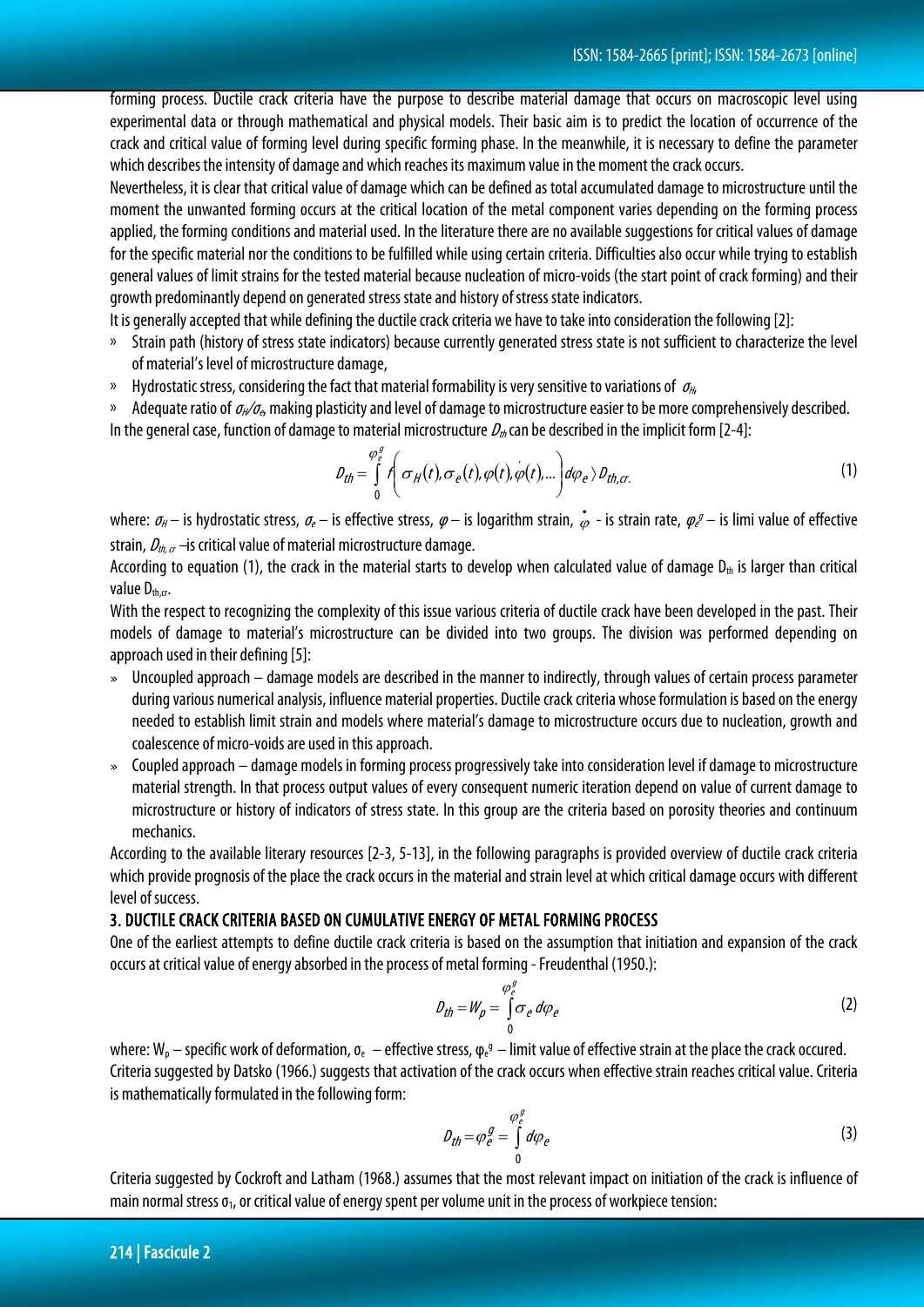$$
D_{th} = \int_{0}^{\varphi_e^g} \sigma_1 \, d\varphi_e \tag{4}
$$

where:  $\sigma_1$ – is maximum normal stress.

Ct that there is limited number of cases where criteria (4) enables reliable prediction of crack, Oh and Kobayashi suggested normalized version where stress state does not possess purely tension character:

$$
D_{th} = \int_{0}^{\varphi_{\rho}^{g}} \frac{\sigma_{1}}{\sigma_{e}} d\varphi_{e}
$$
 (5)

Later on Brozzo, De Luca and Rendina (1972.) modified the criteria (5), defining its explicit dependence on the function of maximum normal stress  $\sigma_1$  and hydrostatic stress  $\sigma_H$ :

$$
\rho_{th} = \int_{0}^{\varphi_{e}^{2}} \frac{2\sigma_{1}}{3(\sigma_{1} - \sigma_{H})\sigma_{e}} d\varphi_{e}
$$
\n(6)

Norris et al. (1978) suggested empirical system based on the influence of hydrostatic stress to development of cracks in the following form:

$$
\rho_{th} = \int_{0}^{\varphi_{e}^{2}} \frac{1}{\left(1 - \epsilon_{N} \sigma_{H}\right)} d\varphi_{e}
$$
\n(7)

where:  $c_N$ – is a constant depending on type of material.

When it was determined that criteria (7) did not have the potential to provide reliable prediction of occurrence of crack in processes of deep drawing and forging, Atkins (1981), introduced explicit dependence of ductile crack indicator values from strain path in defining the new criteria:

$$
\rho_{th} = \int_{0}^{\varphi_e^2} \frac{1 + 1/2\alpha}{(1 - \epsilon_A \sigma_H)} d\varphi_e \tag{8}
$$

where:  $\overline{c}$ 1 ϕ  $\alpha = \frac{d\varphi}{d\varphi}$  $=\frac{d\varphi_1}{dt}$  — is main strains accession ratio;  $\mathit{c_A}-$  is constant depending on the material.

## 4. DUCTILE CRACK CRITERIA BASED ON MODEL OF GROWTH AND COALSCENCE OF MICRO-VOIDS

Nucleation, growth and coalescence of micro-voids are considered to be main reason for occurrence of ductile crack in metal forming processes. Criteria inspired by this hypothesis can be based on various physical aspects like geometry of micro-voids, nucleation mechanism and micro-voids growth mechanism or model of material constitution.

McClintock (1968.) was one of the first researchers who defined the criteria of ductile crack for cylindrical micro-voids with parallel orientation in relation to tension stress axis using the above mentioned approach:

$$
\rho_{th} = \int_{0}^{\varphi_{e}^{g}} \left\{ \frac{\sqrt{3}}{2(1-n)} \sinh\left[\frac{\sqrt{3}(1-n)}{2} \cdot \frac{\sigma_{a} + \sigma_{b}}{\sigma_{e}}\right] + \frac{3}{4} \left(\frac{\sigma_{a} - \sigma_{b}}{\sigma_{e}}\right) \right\} d\varphi_{e}
$$
(9)

where:  $\sigma_a$  and  $\sigma_b$  – are main stresses in direction of extreme values of micro-void strain, n – hardening coefficient

Equation (9) defines critical level of damage to microstructure caused by merging of micro-voids into macro-void in the process of metal forming on the part of material characterized by plane strain.

Guided with the results of previous research, Rice and Trasey (1969) established more realistic criteria of ductile crack according to the analysis of increment growth of spherical micro-voids taking into consideration ratio of hydrostatic and effective stress, i.e. interaction and unstable coalescence of neighboring voids. The criterion is defined in the following form:

$$
\rho_{th} = \int_{0}^{\varphi_{e}^{2}} A \cdot \exp\left(\frac{3\sigma_{H}}{2\sigma_{e}}\right) d\varphi_{e}
$$
 (10)

where:  $A -$  is material constant which is experimentally determined.

Assuming that in the metal forming process generating, increment growth and coalescence of micro-voids occurs which leads to final material destruction, Oyane et al. (1978. i 1980.) developed ductile crack models for compact and porous materials. In case of compact material criteria of ductile crack is presented in the following relation:

$$
D_{th} = \int_{0}^{\varphi_e^g} \left( 1 + \frac{\sigma_H}{A \sigma_e} \right) d\varphi_e = C \tag{11}
$$

where: A and C – are constants depending on type of material and they are experimentally determined. Value of effective strain in the moment the crack occurs is determined according to the expression (12):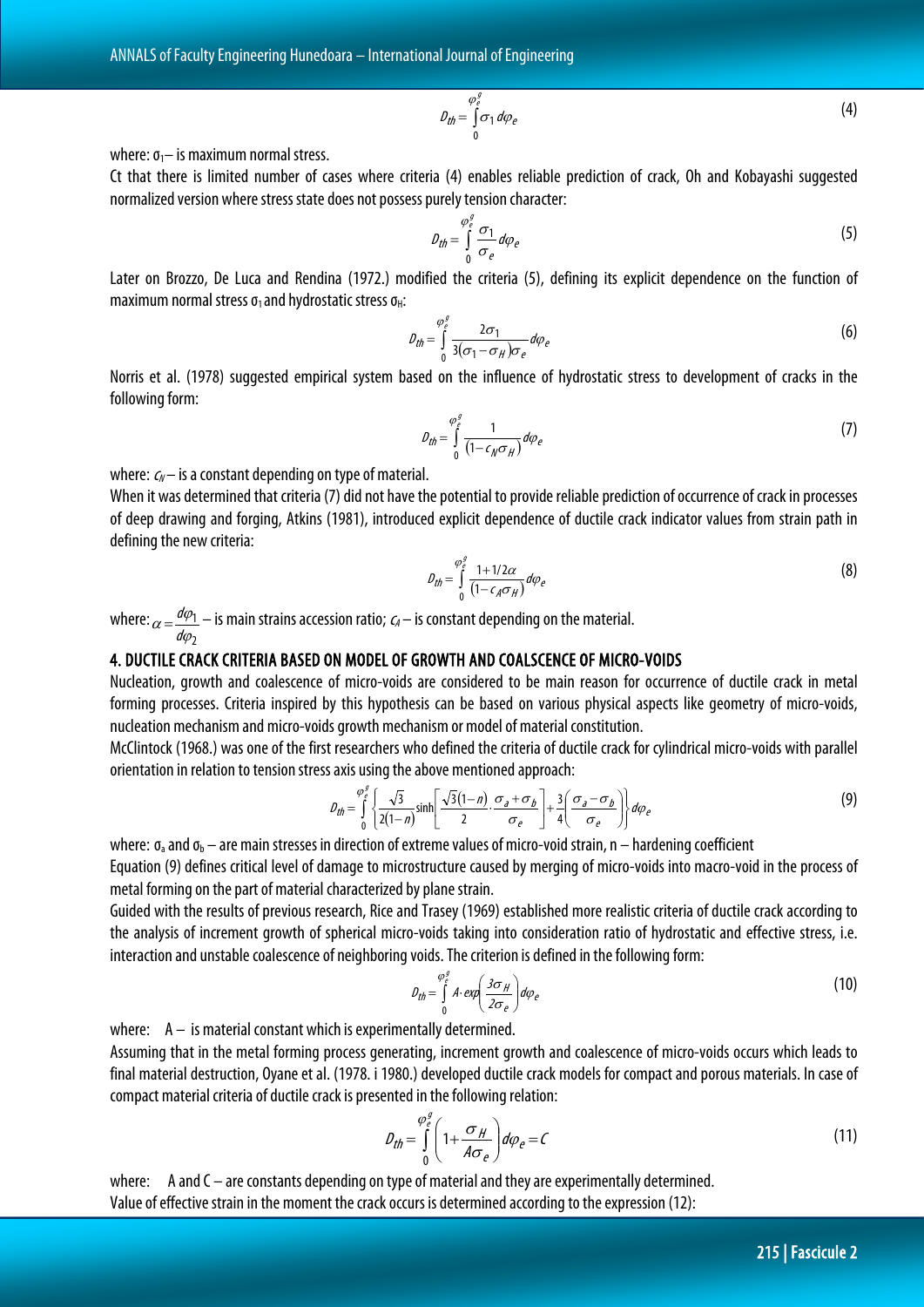$$
\varphi_e^g = -\frac{1}{A} \int_0^{\varphi_e^g} \left( \frac{\sigma_H}{\sigma_e} \right) d\varphi_e + C \tag{12}
$$

## 5. DUCTILE CRACK CRITERIA BASED ON THEORY OF POROSITY

According to the theory of material porosity, change in density can be advantageous parameter for characterization of material damage. Gurson [14] was one of the first researchers who defined the ductile crack criteria based on porosity concept. Observing the material as porous medium where the impact of stress-strain state and the flow forming to nucleation and growth of microvoids cannot be neglected, he defined scalar measurement (f) as a ratio of average volume of micro-voids and total volume of material which actually represents volume value of micro-voids in the material (Figure 1). Primary concept of describing porous properties of material is based on this assumption, where internal variable  $f$  is used for characterization of damage to microstructure.



Figure 1. Gurson's model: a) material porosity, b) average measure of fraction of micro-voids [14]

Gurson's model idealizes the actual distribution of generated micro-voids in unit aggregate of material through one spherical micro-void (Figure 2.).



Figure 2. Gurson's model – graphical interpretation of nucleation and increment of micro-void [14]

Using the upper bound method, Gurson defined the function of plasticity potential which depends on fraction of micro-voids (13):

$$
\Phi = \frac{\sigma_{ef}^2}{\sigma_M^2} + 2f \cosh\left(\frac{3\sigma_m}{2\sigma_M}\right) - 1 - f^2 = 0 \tag{13}
$$

where:  $f-$  is fraction of micro-void (Figure 1.),  $\sigma_m$  – is mean normal stress,  $\sigma_{ef}-$  is conventional effective stress (von Mises),  $\sigma_M$  – is flow stress.

From the equation (13) is obvious that with the increase in damage to microstructure the reduction in flow stress occurs. For the compact material (f=0), Gurson's model is identical to conventional von Mises' model.

In its core, oroginal Gurson's model mathematically interprets continuous process of damage to microstructure with the increase of fraction of micro-voids, where total loss of flow stress can occur only if the fraction of micro-voids reaches theoretical final value, i.e. when  $f=100\%$ . Such possibility is not realistic because in physical sense material should completely disappear.

In order to take into consideration effect of coalescence of the neighboring micro-voids to occurrence and growth of the crack Tvergaard and Needleman [15] conducted the modification of Gurson's model of microstructure damage. Gurson-Tvergaard-Needleman (GTN) model has a goal to enable modeling of nucleation, growth and coalescence of micro-voids mechanism through accumulated damage to microstructure. It is based on hypothesis that micro-mechanical characteristics of development of ductile crack can be macroscopically described by addition to von Mises' theory of plasticity taking into consideration effects of porous properties of the material.

Unlike Gurson, who models porous properties in the material through fraction of one single isolated micro-void, Tvergaard and Needleman represent the change of volume content of micro-voids in the material in a form dependant of nucleation of new micro-voids, but also of effect of growth of the existing ones[14-16]:

$$
f = f_{\textit{nukleacija}} + f_{\textit{rast}}
$$
 (14)

$$
f_{\text{nukleacija}} = A \varepsilon_{\text{M}} \tag{15}
$$

$$
f_{\text{rast}} = (1 - f)\varepsilon_{\text{kk}} \tag{16}
$$

where: A – is function of effective strain for fully compact material  $\epsilon_M$ , defined in such manner that distribution of generated microvoids responds to normal division,  $\varepsilon_{kk}$  – is strain tensor representing the change in volume. Modified equation (13) represents mathematical representation of GTN model (17):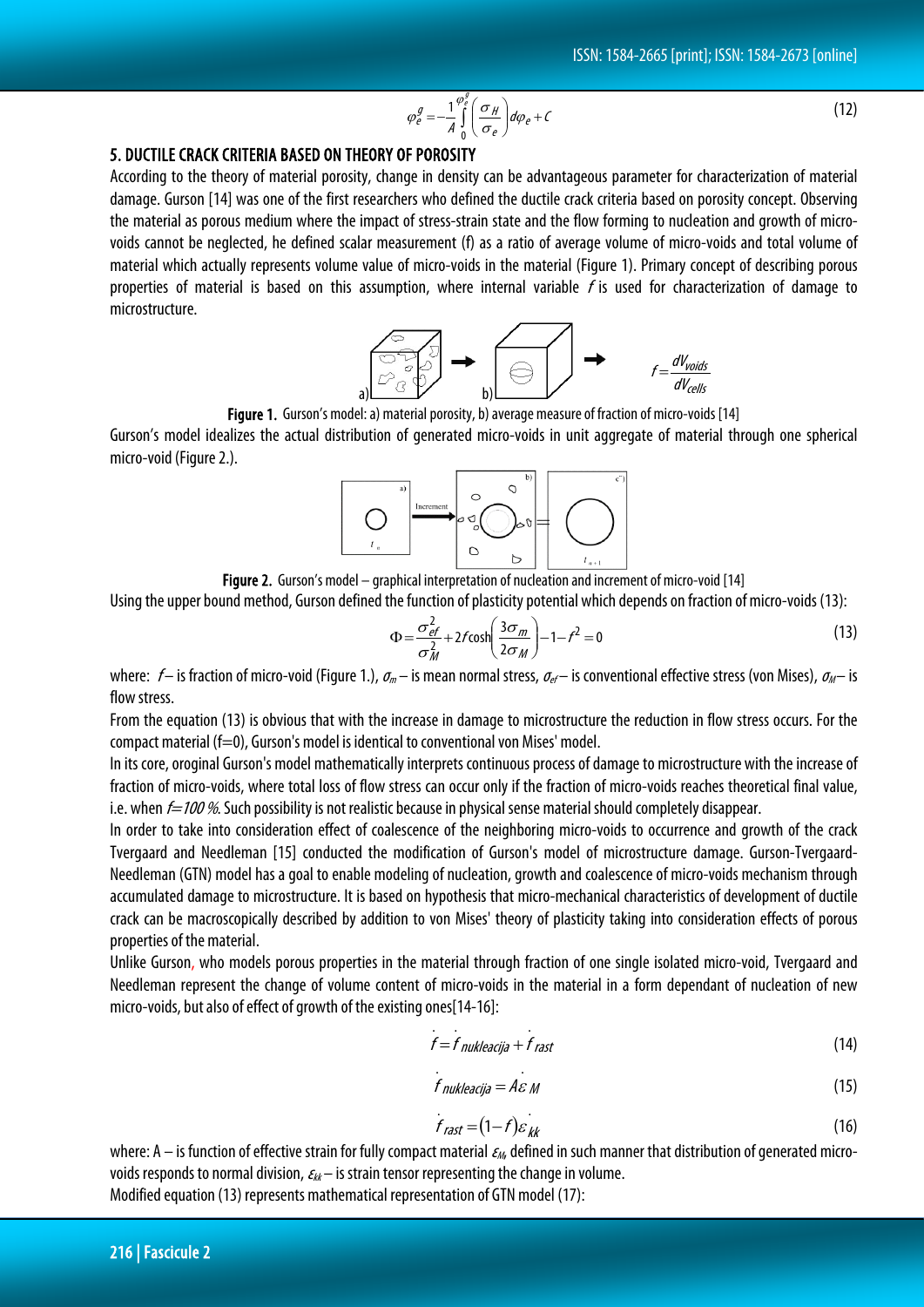$$
\Phi = \frac{\sigma_{ef}^2}{\sigma_M^2} + 2q_1 r^* \cosh\left(\frac{3q_2 \sigma_m}{2\sigma_M}\right) - \left[1 + \left(q_1 r^*\right)^2\right] = 0 \tag{17}
$$

GTN model predicts that describing of ductile crack takes place through fraction of micro-voids f which takes into consideration the effects of coalescence, and two constants for the material,  $q_1$  and  $q_2$ . Function of fraction of micro-voids  $f$  is defined with the following expression:

$$
f^* = \begin{cases} f & \text{zaf} \le f_c \\ f_c + \left(\frac{1/q_1 - f_c}{f_f - f_c}\right)(f - f_c), & \text{zaf}_c \prec f \prec f_f \end{cases}
$$
(18)

where:  $f_c$  –is critical fraction of micro-voids – reaching the value  $f_c$  coalescence starts,  $f_f$  – fraction of micro-voids at the moment the crack occurs.

#### 6. DUCTILE CRACK CRITERIA BASED ON THEORY OF CONTINUUM MECHANICS

Generally speaking, ductile crack criteria (variables of microstructure damage) are defined according to constitutive equations for the damaged material considering certain specific traits of dominant mechanisms of growth and nucleation of micro-voids. In this part of paper we analyzed the aspects of application of this approach in the area of defining the criteria of ductile crack. In the course of process are avoided rigorous mathematical formulations.

Starting from the schematic overview of the model of damaged material, Lemaitre [2, 5, 9], (Figure 3.) defined the variable of damage to microstructure where size of representative element of volume on micro level is large enough to contain a lot of damage but small enough to be considered material point in continuum mechanics with the following equation:





When material is not damages value of variable is D=0, and when ductile crack occurs its critical level is reached D=D<sub>C</sub> (0,2  $\leq$  D<sub>C</sub>  $\leq$ 0,8 – for metal materials). If value of damage variable is available than in a specific case it is possible to determine equivalent stress by calculating the nominal stress  $\sigma$ , as a measure of force effect to the entire area  $A_0$ :

$$
\sigma_{ef} = \frac{\sigma}{1 - D} \tag{20}
$$

According to Lemaitre [5], constitutive equations of damaged material are identical to equations for undamaged material where nominal stress is replaced with equivalent stress. Characteristic examples are equations in the area of linear elasticity:

$$
\varepsilon = \frac{\sigma}{E}
$$
 - undamaged microstructure; 
$$
\varepsilon = \frac{\sigma_{ef}}{E} = \frac{\sigma}{E(1-D)}
$$
 - damaged microstructure.

For characterization of ductile crack Lemaitre suggested criterion based on critical amount of elastic energy released from damage material microstructure  $(Y<sub>c</sub>)$ , [2]:

$$
-Y_c = \frac{\sigma_{ef}^2}{2E(1-\rho)^2} \left[ \frac{2}{3}(1+\nu) + 3(1-2\nu) \left(\frac{\sigma_M}{\sigma_{ef}}\right)^2 \right]
$$
(21)

Analyzing Lemaitre criterion for ductile crack from the aspect of adequate energy use in process of predicting the location of critical damage, Vaz et al. [17] suggested the indicator of ductile crack based on total work done on damaged microstructures. Pires et al. [11] modified the previously mentioned criterion so it took into consideration the impact of closing the micro-cracks under the influence of pressure components of stress. In this criterion, amount of released energy from the place the critical damage occurred is expressed through main stress which enables the ability that using the parameter of closing the micro-voids, the development of damage for tension and pressure states would be treated differently.

## 7. CONCLUSION

Issue of defining the criteria of ductile crack is very complex area of research in formability. For that reason various theoretical and experimental approaches were used in the past for description of development and accumulation of critical level of damage to material microstructure in metal forming processes. According to the available literary resources, in this paper is analyzed the state of contemporary research in this area. From it we can draw following conclusions: